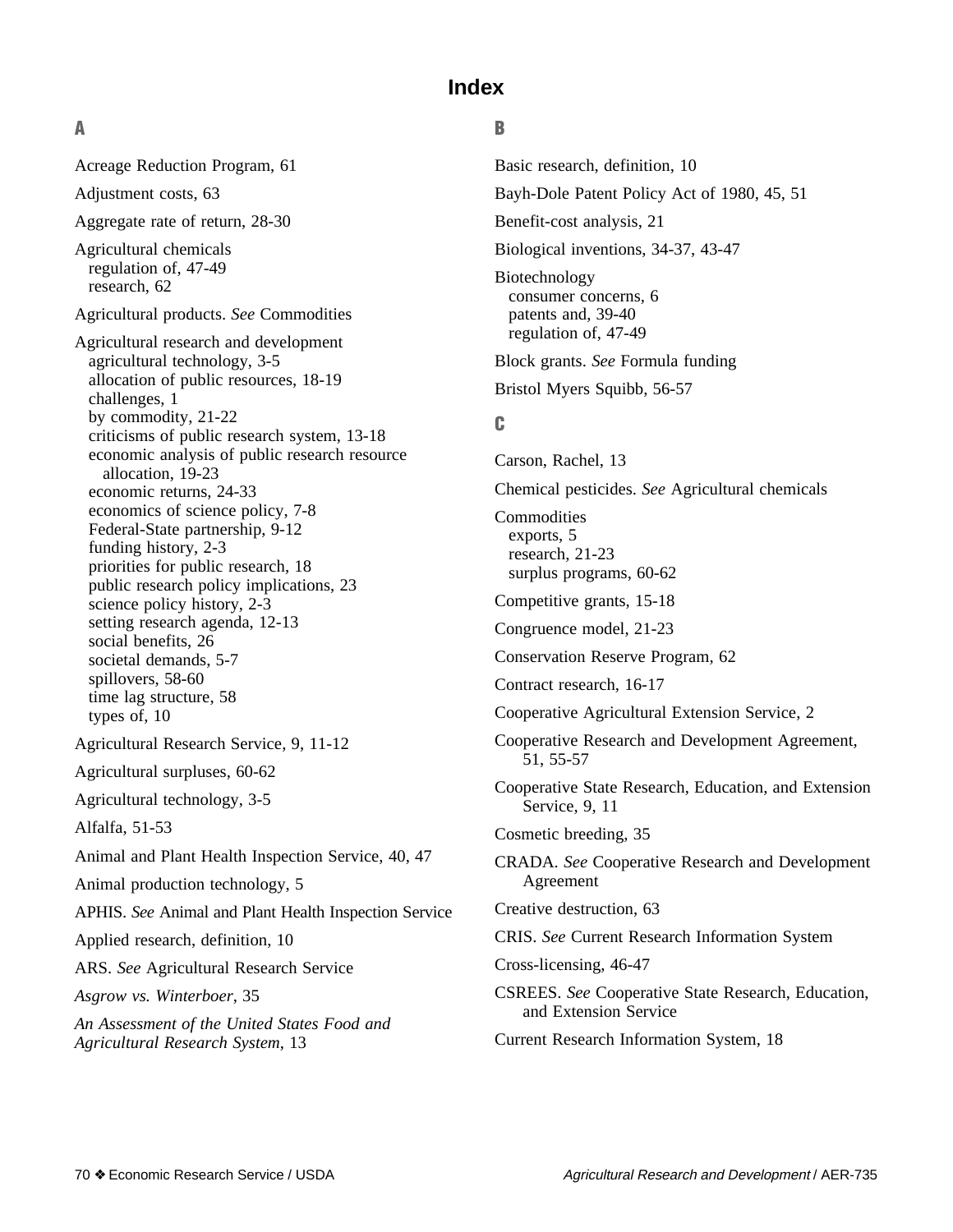**D**

Deadweight losses, 27, 60 Decentralized management, 12-13 Demand-side factors, 4 Department of Agriculture. *See* U.S. Department of Agriculture Department of Defense, 3 Department of Energy, 3 *Diamond vs. Chakrabarty*, 35 Dietary fiber, 49 Dislocation and adjustment costs, 63 Double-cross method, 53

# **D**

Economic Research Service, 9, 11 Economic surplus approach, 21, 28 Environmental issues, 6, 62-63 Environmental Protection Agency, 47 Environmental research, 20 EPA. *See* Environmental Protection Agency ERS. *See* Economic Research Service Estimated rates of return bias, 32 dislocation and adjustment costs, 63 economic surplus approach, 21, 28 production function approach, 28 *See also* Rate of return to agricultural research; Social rates of return Evans-Allen Act, 9n *Ex parte Allen*, 35 *Ex parte Hibberd*, 35, 53 Extension services, 2, 9, 11

# Extramural research, 11

#### **F**

Farm bill, 14, 16 Farm mechanization, 4-5 Farming, share of employment and economic output, 5

FDA. *See* Food and Drug Administration

FDCA. *See* Food, Drug, and Cosmetic Act

Federal Insecticide, Fungicide, and Rodenticide Act, 47-48 Federal-State research partnership, 9-12 Federal Technology Transfer Act of 1986, 51, 55 Fiber, 49 Field tests, 40 FIFRA. *See* Federal Insecticide, Fungicide, and Rodenticide Act Food, Drug, and Cosmetic Act, 47, 49 Food and Drug Administration, 47 Food industry introduction of nutrition-conscious products, 6 labeling, 49 safety research, 20 standards, 8, 49 Forest Service, 9, 11 Formula funding, 12-13, 15-18 FS. *See* Forest Service Funding of agricultural research allocation of public resources, 18-19 competitive grants, 15-18 economic analysis of public resource allocation, 19-23 formula funding, 12-13, 15-18 funding history, 2-3

# **G**

GEM. *See* Genetic Enhancement for Maize General sciences, 10 Genetic engineering foods, 49 patents, 35 *See also* Biotechnology Genetic Enhancement for Maize, 54 Geographical spillovers, 59 Germplasm, 47, 54-55 Gini coefficient, 18

### **H**

*Hard Tomatoes, Hard Times*, 13 Hatch Experiment Station Act, 2, 9 Health issues, 62-63 Hightower, Jim, 13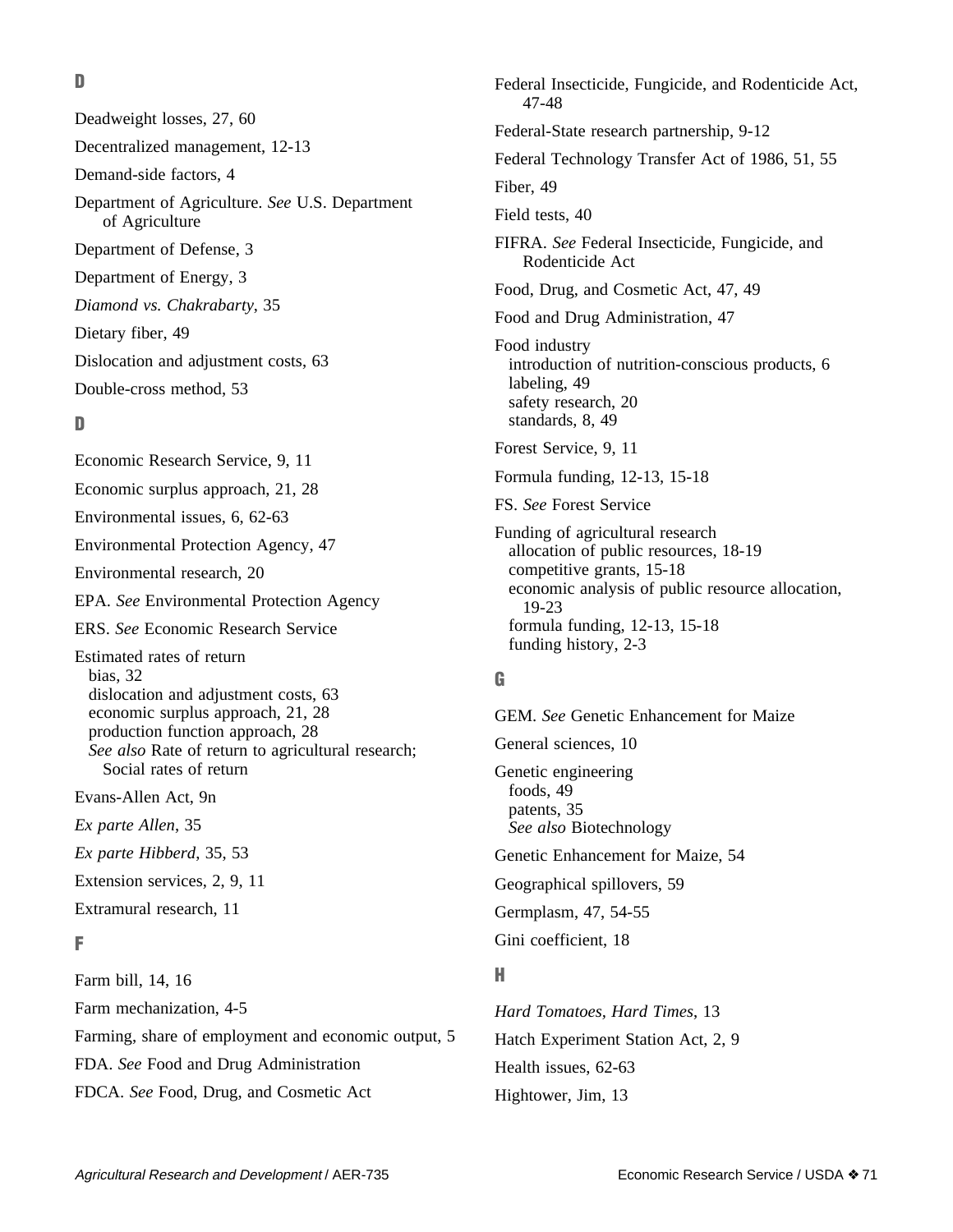Hurdle rate, 26 Hybrid seed technology, 34, 43, 53 Hybrid vigor theory, 53

#### **I**

Induced-innovation model, 4-6, 63 Institutional funding approach, 12-13 Intellectual property rights biological inventions and, 34-37, 43-47 purpose of, 8 seed monopolies, 42-43 trade secrets, 8 *See also* Patents; Plant breeder's rights Internal rate of return, 24 International technology, 28 International Union for the Protection of New Varieties of Plants. *See* Union for the Protection of New Varieties of Plants Intramural research, 11-12 Inventive step, 37 Inventors, 7, 8. *See also* Intellectual property rights *Inventory of Agricultural Research*, 15, 18 IPR's. *See* Intellectual property rights **J**

Jones, Donald, 53

# **L**

Land-grant colleges and universities agricultural research funding, 9 establishment of, 2

Licensing fees, 46

Liebig, Justus von, 4

#### **M**

Maintenance research, 12 Marginal rates, 31-32 Material transfer agreements, 46 McIntire-Stennis Act, 9n Mechanical technology, 4-5 Mendel, Gregor, 4

Monopolies, 8, 42-43

Morrill Land Grant College Act, 2 Multicellular organisms, 39

# **N**

NASA. *See* National Aeronautic and Space Administration National Aeronautic and Space Administration, 3 National Cancer Institute, 56 National Institutes of Health, 3 National Research Council, 13 National Research Initiative, 14, 16 National Science Foundation establishment of, 3 research definitions, 10 Natural resources research, 20 NCI. *See* National Cancer Institute NIH. *See* National Institutes of Health Nitrogen fixation, 51-53 NLEA. *See* Nutrition Labeling and Education Act Noncompetitive project grants, 16 NRC. *See* National Research Council NRI. *See* National Research Initiative NSF. *See* National Science Foundation Nutrition, 6, 8. *See also* Food industry Nutrition Labeling and Education Act, 49 Nutrition research, 20 **O**

Office of Technology Assessment, 13 *Organic Chemistry and Its Application to Agriculture and Physiology*, 4 OTA. *See* Office of Technology Assessment **P**

Parity model, 21-23 Pasteur, Louis, 53 Patent Act of 1790, 34, 36 Patent and Trademark Office, 35 Patent Policy Act. *See* Bayh-Dole Patent Policy Act of 1980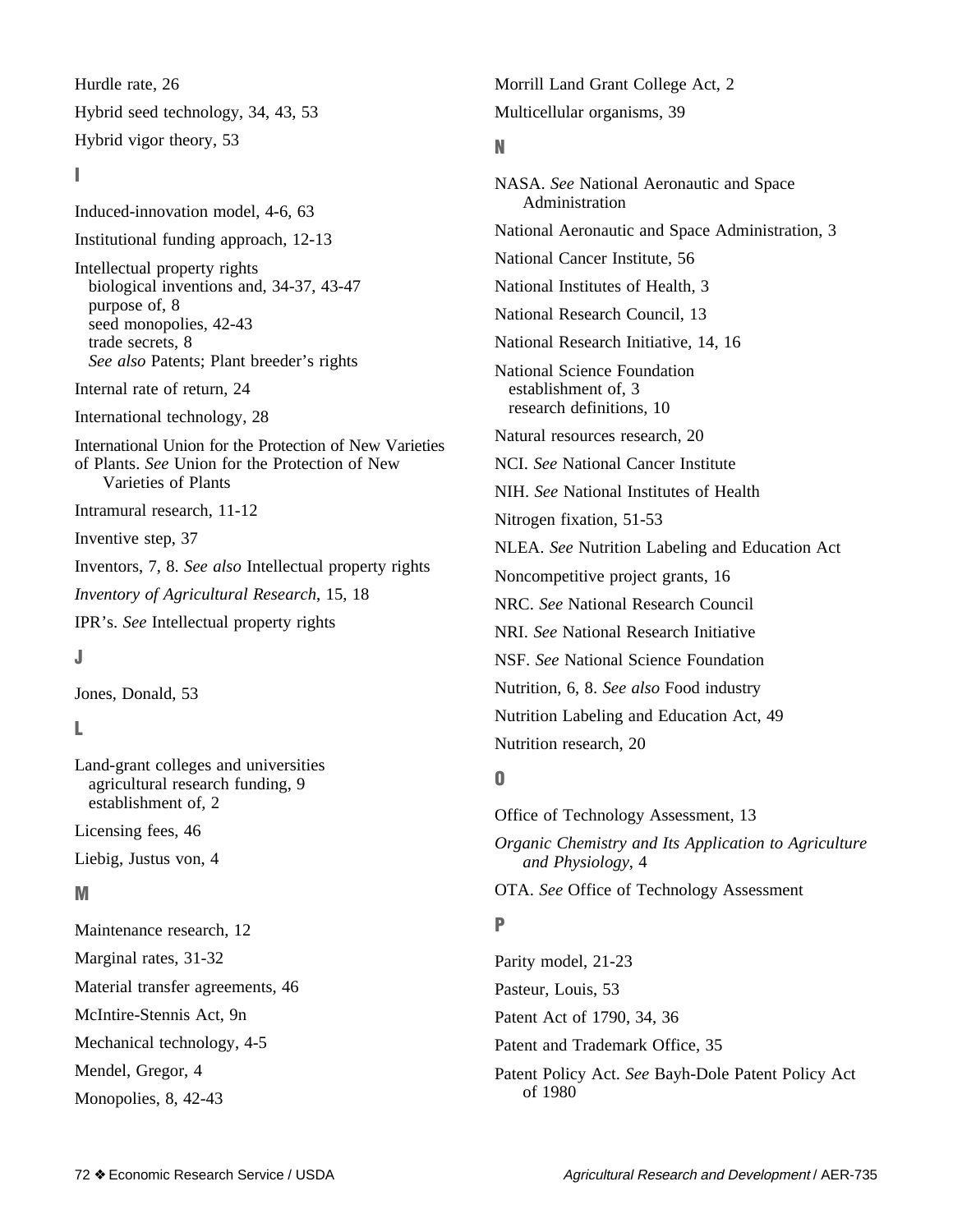Patent-pooling, 46-47 Patents cross-licensing, 46-47 material transfer agreements, 46 patent-pooling, 46-47 purpose of, 8 *See also* Intellectual property rights; Plant Patents; Utility Patents Pesticides. *See* Agricultural chemicals Plant breeders' rights cosmetic breeding, 35 Plant Patent Act, 34-35, 37 purpose of, 8 *See also* Intellectual property rights Plant breeding contribution to agricultural productivity growth, 44 germplasm, 47, 54-55 hybrid seed technology, 34, 43, 53 plant genetics, 4-5 private sector investment in, 37-42 public-private research collaboration, 53-55 Plant Patent Act, 34-35, 37 Plant Patents, 36, 39 Plant Variety Protection Act, 35, 37-38, 42, 53, 54-55 Plant Variety Protection Certificates, 35, 36-39 *The Pound Report*, 13 Pre-technology sciences, 10 Private plant breeding programs, 54 Private sector research biotechnology regulation, 47-49 chemical pesticide regulation, 47-49 food standards, 49 funding, 3-4, 9 intellectual property rights, 34-37, 42-47 investment in plant breeding, 37-42 policy implications, 50 *See also* Technology transfer Production function approach, 28 Program-adjusted rate of return, 62 Public-private research. *See* Technology transfer Public sector research criticisms of research system, 13-18 Federal-State partnership, 9-12 policy implications, 23, 33 research priorities, 18 resource allocation, 18-23 returns to aggregate investments, 28-30

returns to components of agricultural research, 30-31 setting research agenda, 12-13 social rate of return, 24-28, 31-33 *See also* Technology transfer

PVPA. *See* Plant Variety Protection Act

# **R**

Rate of return to agricultural research adjustment costs, 63 conceptual basis for, 24-25 deadweight losses, 27, 60 equation, 24 estimates of, 28, 31-33 farm program adjustment, 62 as guide to research funding, 21, 25-28 hurdle rate, 26 marginal rate of return, 31-32 time lag structure, 58 *See also* Social rates of return

R&D. *See* Agricultural research and development

Regulations agricultural chemicals, 47-49 biotechnology, 47-49 food industry, 49

Research and development *See* Agricultural research and development

Research efficiency, 7-8

Rockefeller Foundation, 13

# **S**

SAES. *See* State agricultural experiment stations Schull, George, 53 Science and technology innovation model, 51-53 Scoring models, 23 Seed industry, 41-43. *See also* Plant breeding Self-pollinated seeds, 43 *Silent Spring*, 13 Smith-Lever Act, 2 Social rates of return aggregate investments, 28-30 agricultural surpluses, 60-62 commodity programs, 60-62 conceptual basis for, 24-25 deadweight losses, 60 dislocation and adjustment costs, 63 environmental and health effects, 62-63

estimated rates of return, 28, 31-33